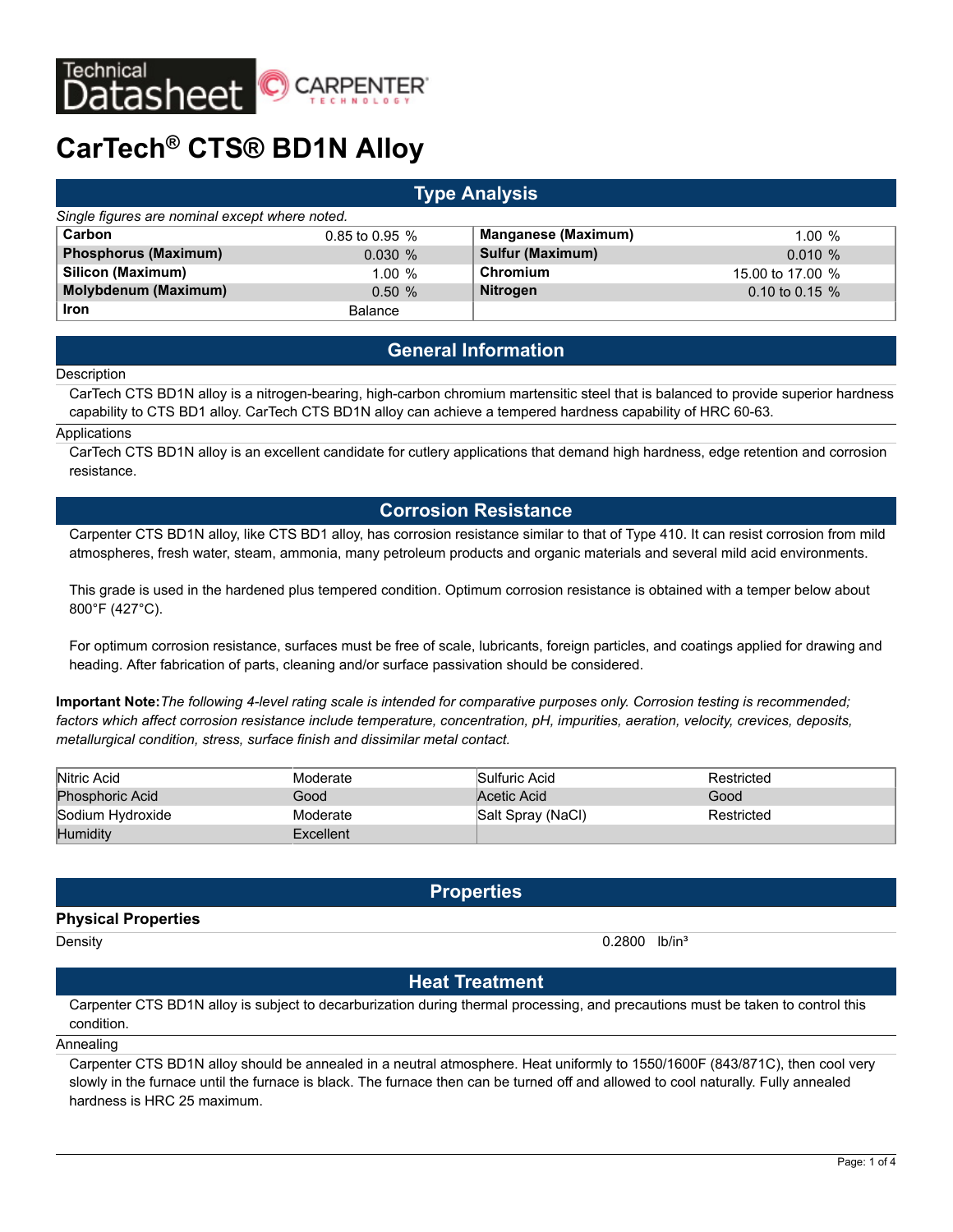#### Hardening

Preheat to 1400/1500F (760/816C) then increase temperature to 1900/1950F (1038/1066C), soak for 15 to 30 minutes, quench in warm oil or cool in air. Do not overheat. This cycle is specifically tailored for knife stock and other applications might require modifications.

#### **Tempering**

Carpenter CTS BD1N alloy can be tempered over a range of temperatures from 300F (149C) to 800F (427C), soaked at least one hour then air cooled to room temperature. The specific tempering treatment chosen will depend upon a number of factors including the austenitizing temperature utilized, application of a refrigeration treatment and the desired combination of final hardness, toughness and corrosion resistance (see hardness table). To remove transformation stresses, yet retain peak hardness, temper at 300F (149C) to 350F (177C). Tempering at temperatures of 800F (427C) and higher will reduce toughness and corrosion resistance.

### Sub-Zero Cooling

After hardening, the alloy may be refrigerated at -100/-120F (-73/-84C) for at least one hour then warmed to room temperature prior to tempering to minimize retained austenite and achieve maximum hardness capability. Refrigeration is most effective when performed within two hours after the austenitizing treatment.

# **Effects of Austenitizing Temperature, Cold-Treatment and Tempering** Treatment on Hardness-Carpenter® CTS® BD1N Alloy 0.1565" thick (3.98 mm) Strip

(1 of 2 tables)

| <b>Austenitizing</b><br>Temperature* | Sub-Zero<br><b>Treatment</b> | <b>Tempering</b><br><b>Treatment</b> | <b>Hardness</b><br>(HRC) |
|--------------------------------------|------------------------------|--------------------------------------|--------------------------|
| 1850F (1010C),<br>20 Min., AC        |                              | 300F (149C), 1 Hr., AC               | 60                       |
|                                      |                              | 400F (204C), 1 Hr., AC               | 58.5                     |
|                                      |                              | 500F (260C), 1 Hr., AC               | 58                       |
|                                      |                              | 600F (316C), 1 Hr., AC               | 57.5                     |
|                                      |                              | 700F (371C), 1 Hr., AC               | 57.5                     |
|                                      |                              | 800F (427C), 1 Hr., AC               | 58                       |
|                                      | -100F (-73C), 1-Hr., AW      | 300F (149C), 1 Hr., AC               | 61                       |
|                                      |                              | 400F (204C), 1 Hr., AC               | 58.5                     |
|                                      |                              | 500F (260C), 1 Hr., AC               | 58                       |
|                                      |                              | 600F (316C), 1 Hr., AC               | 57.5                     |
|                                      |                              | 700F (371C), 1 Hr., AC               | 57.5                     |
|                                      |                              | 800F (427C), 1 Hr., AC               | 58                       |
| 1900F (1038C),<br>20 Min., AC        |                              | 300F (149C), 1 Hr., AC               | 61                       |
|                                      |                              | 400F (204C), 1 Hr., AC               | 58.5                     |
|                                      |                              | 500F (260C), 1 Hr., AC               | 58.5                     |
|                                      |                              | 600F (316C), 1 Hr., AC               | 57.5                     |
|                                      |                              | 700F (371C), 1 Hr., AC               | 57.5                     |
|                                      |                              | 800F (427C), 1 Hr., AC               | 57.5                     |
|                                      | -100F (-73C), 1-Hr., AW      | 300F (149C), 1 Hr., AC               | 62                       |
|                                      |                              | 400F (204C), 1 Hr., AC               | 59                       |
|                                      |                              | 500F (260C), 1 Hr., AC               | 59                       |
|                                      |                              | 600F (316C), 1 Hr., AC               | 59                       |
|                                      |                              | 700F (371C), 1 Hr., AC               | 59                       |
|                                      |                              | 800F (427C), 1 Hr., AC               | 59                       |

\*If utilized, application of the sub-zerotreatment should be applied within 2 hours after hardening.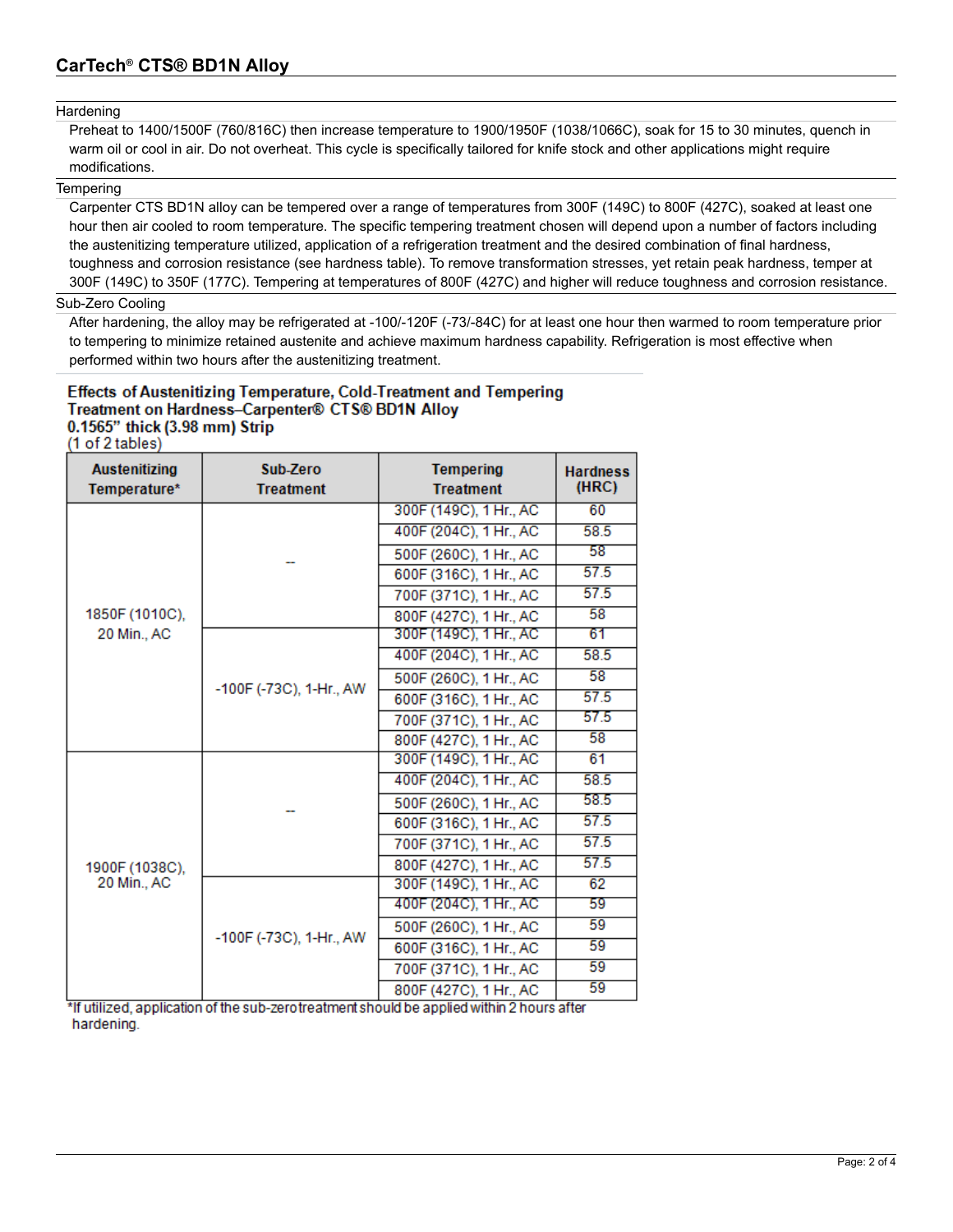# **Effects of Austenitizing Temperature, Cold-Treatment and Tempering** Treatment on Hardness - Carpenter® CTS® BD1N Alloy 0.1565" thick (3.98 mm) Strip

(2 of 2 tables)

| <b>Austenitizing</b><br>Temperature* | Sub-Zero<br><b>Treatment</b> | <b>Tempering</b><br><b>Treatment</b> | <b>Hardness</b><br>(HRC) |
|--------------------------------------|------------------------------|--------------------------------------|--------------------------|
|                                      |                              | 300F (149C), 1 Hr., AC               | 61                       |
|                                      |                              | 400F (204C), 1 Hr., AC               | 58                       |
|                                      |                              | 500F (260C), 1 Hr., AC               | 58                       |
|                                      |                              | 600F (316C), 1 Hr., AC               | 56.5                     |
|                                      |                              | 700F (371C), 1 Hr., AC               | 56.5                     |
| 1925F (1052C),                       |                              | 800F (427C), 1 Hr., AC               | 56.5                     |
| 20 Min., AC                          | -100F (-73C), 1-Hr., AW      | 300F (149C), 1 Hr., AC               | 62                       |
|                                      |                              | 400F (204C), 1 Hr., AC               | 60                       |
|                                      |                              | 500F (260C), 1 Hr., AC               | 60                       |
|                                      |                              | 600F (316C), 1 Hr., AC               | 60                       |
|                                      |                              | 700F (371C), 1 Hr., AC               | 59.5                     |
|                                      |                              | 800F (427C), 1 Hr., AC               | 60                       |
| 1950F (1066C).<br>20 Min., AC        |                              | 300F (149C), 1 Hr., AC               | 60                       |
|                                      |                              | 400F (204C), 1 Hr., AC               | 58                       |
|                                      |                              | 500F (260C), 1 Hr., AC               | 58                       |
|                                      |                              | 600F (316C), 1 Hr., AC               | 56                       |
|                                      |                              | 700F (371C), 1 Hr., AC               | 56                       |
|                                      |                              | 800F (427C), 1 Hr., AC               | 56.5                     |
|                                      | -100F (-73C), 1-Hr., AW      | 300F (149C), 1 Hr., AC               | 63                       |
|                                      |                              | 400F (204C), 1 Hr., AC               | 60                       |
|                                      |                              | 500F (260C), 1 Hr., AC               | 60                       |
|                                      |                              | 600F (316C), 1 Hr., AC               | 60                       |
|                                      |                              | 700F (371C), 1 Hr., AC               | 60                       |
|                                      |                              | 800F (427C), 1 Hr., AC               | 60                       |

\*If utilized, application of the sub-zerotreatment should be applied within 2 hours after hardening.

# **Workability**

#### Hot Working

Carpenter CTS BD1N alloy should be handled like a high-speed tool steel. Preheat to 1400/1500F (760/816C), then heat slowly and uniformly to 2000/2200F (1093/1204C).Do not forge below 1700F (927C), and reheat as often as necessary. Cool in a furnace heated to about 1550F (843C), soak uniformly at this temperature, then shut off the heat and cool slowly in the furnace. Alternatively, the material could be cooled in an insulating medium such as dry ashes or vermiculite. Anneal after forging. Cool to room temperature before annealing.

#### **Machinability**

For most machining operations, CTS BD1N alloy is most readily machined in the annealed condition. Because of its high carbon content, this alloy machines similarly to high-speed steels.

# **Other Information**

### **Forms Manufactured**

• Plate • Strip